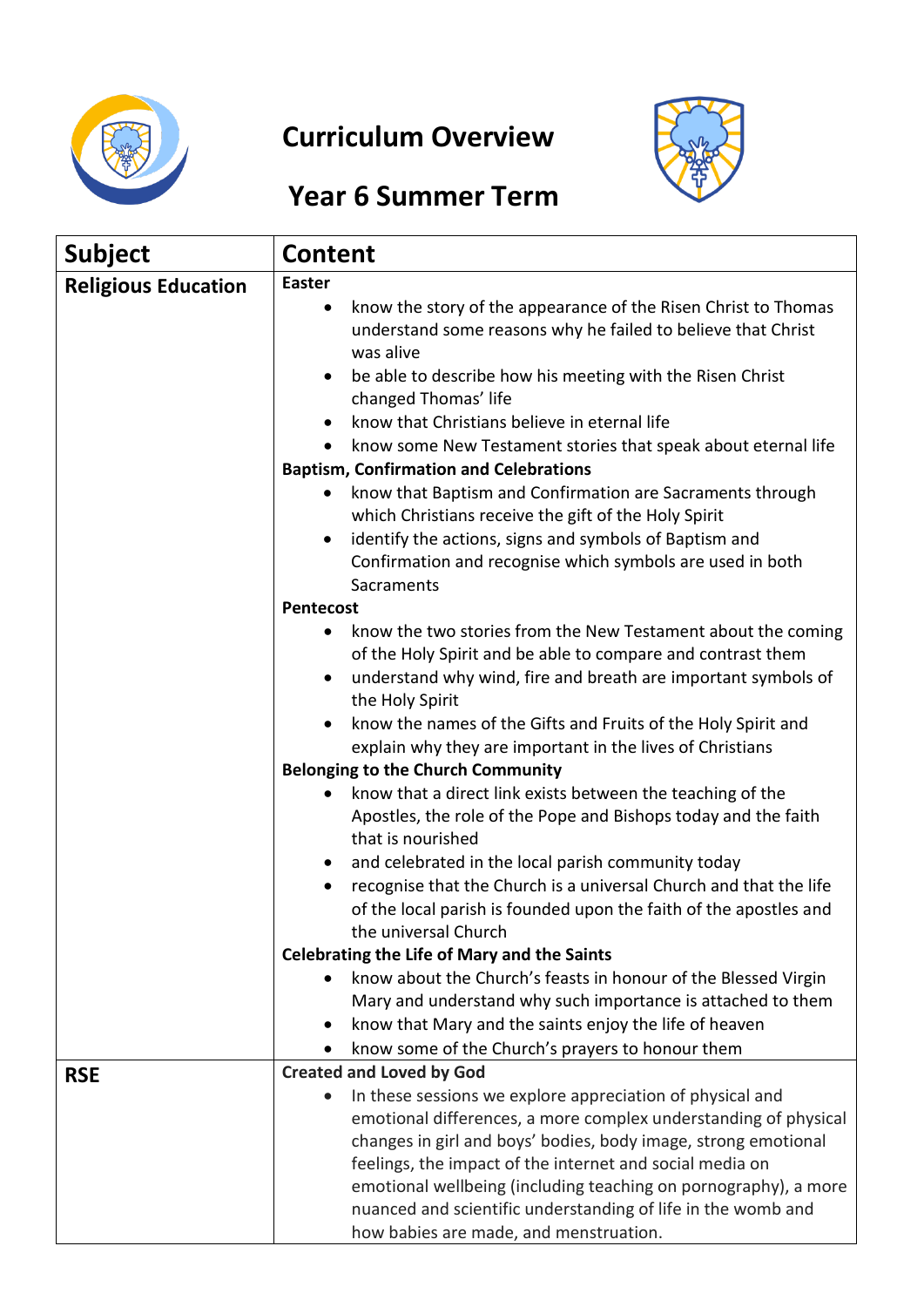| <b>English</b>           | <b>Reading</b>                                                                                                                                                                                                                                                                                                                        |  |  |  |  |
|--------------------------|---------------------------------------------------------------------------------------------------------------------------------------------------------------------------------------------------------------------------------------------------------------------------------------------------------------------------------------|--|--|--|--|
|                          | read a wide range of appropriate texts for enjoyment, insight and                                                                                                                                                                                                                                                                     |  |  |  |  |
| <b>REVISION FOR SATS</b> | research<br>show understanding of a range of texts, selects essential points,<br>and uses inference and deduction as appropriate<br>identify key features, themes and characters and select sentences,<br>phrases and relevant information to support their views<br>able to retrieve and collate information from a range of sources |  |  |  |  |
|                          | Spoken language                                                                                                                                                                                                                                                                                                                       |  |  |  |  |
|                          | show the ability to adapt speech to the required purpose:<br>developing ideas thoughtfully, describing events,<br>maintaining interest and sharing opinions reflectively<br>listen carefully, making appropriate contributions and<br>$\bullet$<br>asking questions that are responsive to others' ideas and<br>points of view        |  |  |  |  |
|                          | Writing:                                                                                                                                                                                                                                                                                                                              |  |  |  |  |
|                          | <b>Drama</b>                                                                                                                                                                                                                                                                                                                          |  |  |  |  |
|                          | list the features of play scripts<br>$\bullet$                                                                                                                                                                                                                                                                                        |  |  |  |  |
|                          | compare ways of indicating direct speech<br>$\bullet$                                                                                                                                                                                                                                                                                 |  |  |  |  |
|                          | use of the subjunctive form of verbs                                                                                                                                                                                                                                                                                                  |  |  |  |  |
|                          | <b>Instructions and explanations</b>                                                                                                                                                                                                                                                                                                  |  |  |  |  |
|                          | identify features of instructions                                                                                                                                                                                                                                                                                                     |  |  |  |  |
|                          | punctuate bullet points correctly                                                                                                                                                                                                                                                                                                     |  |  |  |  |
|                          | understand uses of colons and semi-colons                                                                                                                                                                                                                                                                                             |  |  |  |  |
|                          | consider the audience for a text                                                                                                                                                                                                                                                                                                      |  |  |  |  |
|                          | use brackets to add extra information to a text                                                                                                                                                                                                                                                                                       |  |  |  |  |
|                          | <b>Persuasive writing</b>                                                                                                                                                                                                                                                                                                             |  |  |  |  |
|                          | pick out most persuasive sentences and explaining why they are<br>persuasive.                                                                                                                                                                                                                                                         |  |  |  |  |
|                          | identify modal verbs in text.                                                                                                                                                                                                                                                                                                         |  |  |  |  |
|                          | <b>Grammar, Punctuation and Spelling</b>                                                                                                                                                                                                                                                                                              |  |  |  |  |
|                          | demonstrate appropriate use of standard English vocabulary and                                                                                                                                                                                                                                                                        |  |  |  |  |
|                          | grammar                                                                                                                                                                                                                                                                                                                               |  |  |  |  |
|                          | how written standard English varies in formality                                                                                                                                                                                                                                                                                      |  |  |  |  |
|                          | know some the differences between standard and non-standard                                                                                                                                                                                                                                                                           |  |  |  |  |
|                          | English usage                                                                                                                                                                                                                                                                                                                         |  |  |  |  |
|                          | understand word classes and the function of words                                                                                                                                                                                                                                                                                     |  |  |  |  |
|                          | know the features of and can use different types of sentence                                                                                                                                                                                                                                                                          |  |  |  |  |
|                          | understand the grammar of complex sentences<br>$\bullet$                                                                                                                                                                                                                                                                              |  |  |  |  |
|                          | know the purpose of paragraphs<br>$\bullet$                                                                                                                                                                                                                                                                                           |  |  |  |  |
|                          | be able to proof read work for errors, omissions and repetitions<br>use age-appropriate spelling strategies                                                                                                                                                                                                                           |  |  |  |  |
|                          | use common prefixes and suffixes                                                                                                                                                                                                                                                                                                      |  |  |  |  |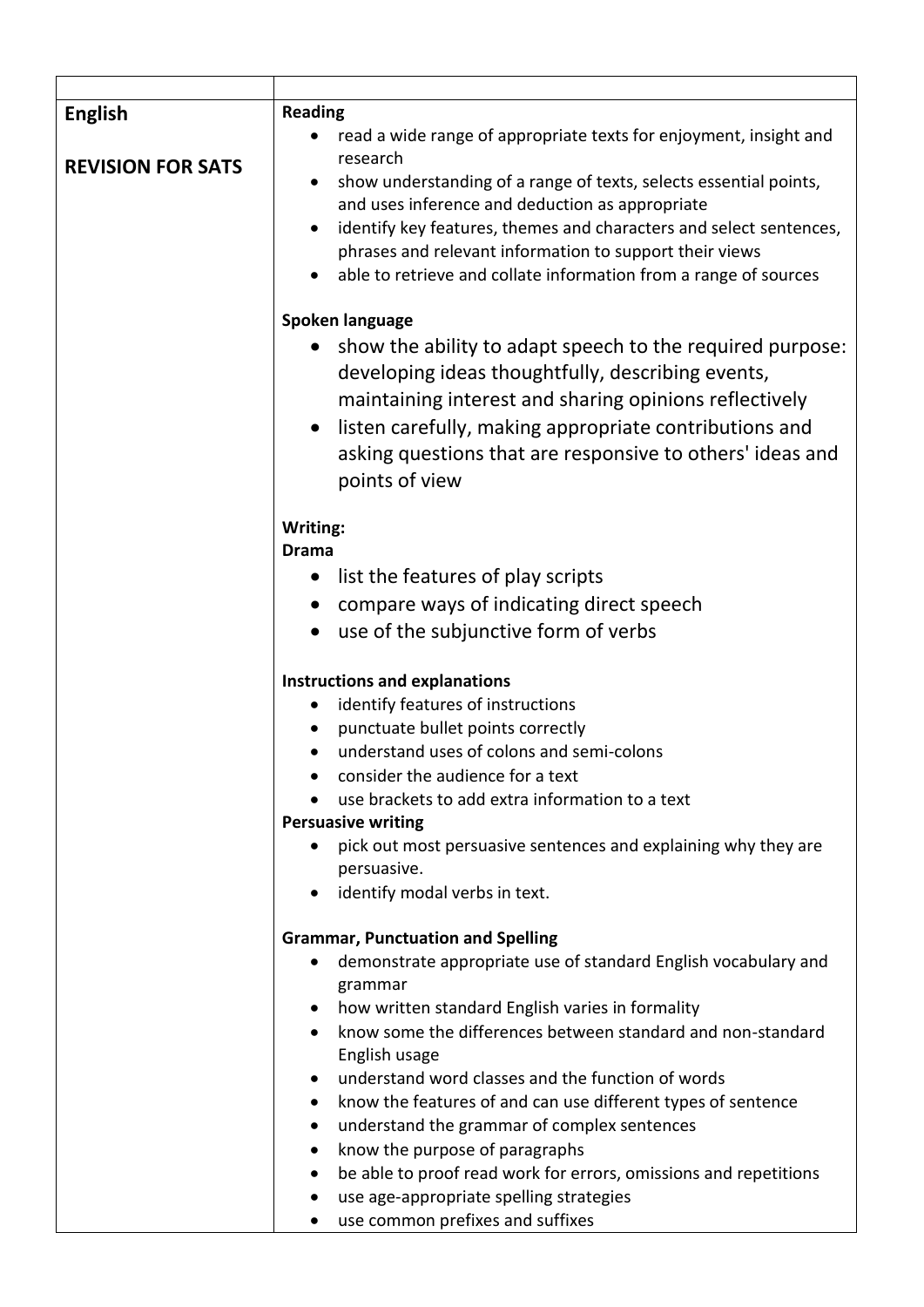|                          | understand word families, roots and origins<br>$\bullet$                                                                               |  |  |
|--------------------------|----------------------------------------------------------------------------------------------------------------------------------------|--|--|
|                          | use appropriate spelling terminology<br>$\bullet$                                                                                      |  |  |
|                          | signal sentence structure by effective use of a full range of                                                                          |  |  |
|                          | punctuation marks to clarify meaning                                                                                                   |  |  |
|                          |                                                                                                                                        |  |  |
| <b>Mathematics</b>       | <b>Properties of Shape</b>                                                                                                             |  |  |
|                          | draw 2-D shapes using given dimensions and angles                                                                                      |  |  |
| <b>REVISION FOR SATS</b> | compare and classify geometric shapes based on their properties                                                                        |  |  |
|                          | and sizes and find unknown angles in any triangles, quadrilaterals                                                                     |  |  |
|                          | and regular polygons                                                                                                                   |  |  |
|                          | recognise angles where they meet at a point, are on a straight line,                                                                   |  |  |
|                          | or are vertically opposite, and find missing angles                                                                                    |  |  |
|                          | <b>Statistics</b>                                                                                                                      |  |  |
|                          | illustrate and name parts of circles, including radius, diameter and<br>$\bullet$                                                      |  |  |
|                          | circumference and know that the diameter is twice the radius                                                                           |  |  |
|                          | interpret and construct pie charts and line graphs and use these to<br>$\bullet$                                                       |  |  |
|                          | solve problems                                                                                                                         |  |  |
|                          | calculate the mean as an average<br>$\bullet$                                                                                          |  |  |
| <b>Physics</b>           | Electricity                                                                                                                            |  |  |
|                          | know a complete circuit is needed for electrical components to                                                                         |  |  |
|                          | work                                                                                                                                   |  |  |
|                          | know electrical symbols are used for circuit diagrams                                                                                  |  |  |
|                          | understand the difference between conductors and insulators<br>$\bullet$                                                               |  |  |
|                          | investigate how the brightness of a lamp and the volume of a<br>$\bullet$                                                              |  |  |
|                          | buzzer changes with the number and voltage of cells used in a                                                                          |  |  |
|                          | circuit                                                                                                                                |  |  |
|                          | give reasons for variations in how components function, including<br>the brightness of bulbs, the loudness of buzzers and the on / off |  |  |
|                          | positions of switches                                                                                                                  |  |  |
|                          | use recognised symbols when representing a circuit in a diagram                                                                        |  |  |
|                          |                                                                                                                                        |  |  |
| <b>Physics</b>           | Light                                                                                                                                  |  |  |
|                          | know light travels in straight lines<br>know how shadows are formed and can be changed                                                 |  |  |
|                          |                                                                                                                                        |  |  |
|                          | understand we see because light from a source enters our eyes<br>understand light beams can be reflected from different surfaces       |  |  |
|                          | $\bullet$                                                                                                                              |  |  |
|                          | understand that light appears to travel in straight lines and is<br>$\bullet$<br>necessary for us to see objects                       |  |  |
|                          | understand how shadows are formed                                                                                                      |  |  |
|                          |                                                                                                                                        |  |  |
| <b>Computing</b>         | Unit $7 -$ Quizzing                                                                                                                    |  |  |
|                          | <b>Introducing 2DIY</b>                                                                                                                |  |  |
|                          | Children have used the 2DIY activities to create a picture-based                                                                       |  |  |
|                          | quiz.                                                                                                                                  |  |  |
|                          | Children have considered the audience's ability level and interests                                                                    |  |  |
|                          | when setting the quiz.                                                                                                                 |  |  |
|                          | Children have shared their quiz and responded to feedback.                                                                             |  |  |
|                          | <b>Using 2Quiz</b>                                                                                                                     |  |  |
|                          | Children understand the different question types within 2Quiz.                                                                         |  |  |
|                          | Children have ideas about what sort of questions are best suited to                                                                    |  |  |
|                          | the different question types.                                                                                                          |  |  |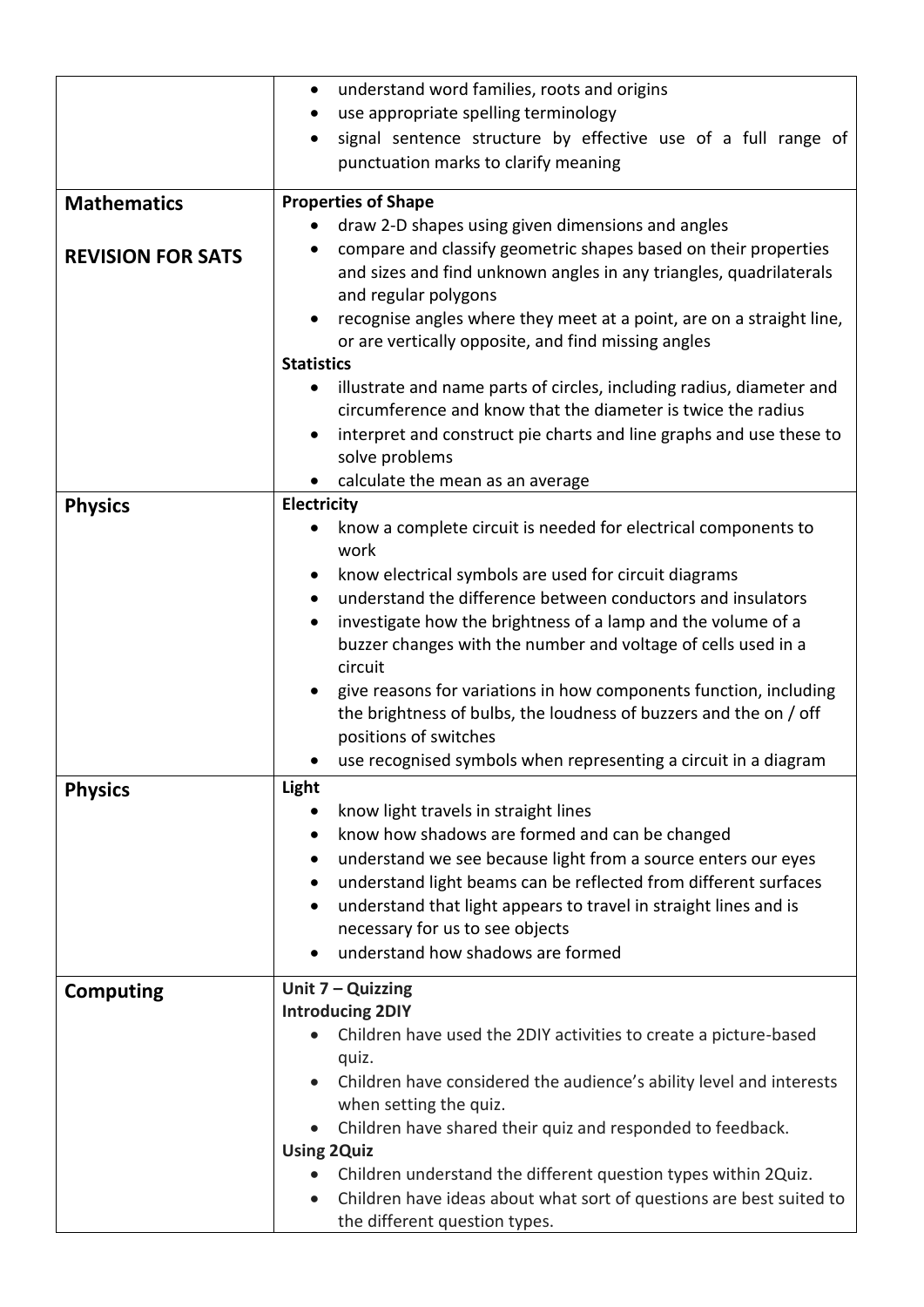| Children have used 2Quiz to make and share a science quiz (or<br>$\bullet$                                                             |
|----------------------------------------------------------------------------------------------------------------------------------------|
| another subject).                                                                                                                      |
| Children have considered the audience's ability level and interests                                                                    |
| when setting the quiz.                                                                                                                 |
| Children have shared their quiz with peers.<br>$\bullet$                                                                               |
| Children have given and responded to feedback.<br>$\bullet$<br><b>Exploring Grammar Quizzes</b>                                        |
|                                                                                                                                        |
| Children have tried out the different types of Text Toolkit grammar<br>games. Children have chosen an appropriate Text Toolkit tool to |
| make their own grammar game(s).                                                                                                        |
| A Database Quiz                                                                                                                        |
| Children have used a 2Investigate quiz to answer quiz questions.<br>$\bullet$                                                          |
| Children have designed their own quiz based on one of the                                                                              |
| 2Investigate example databases.                                                                                                        |
| Are you Smarter than a 10- (or 11-) Year-Old?                                                                                          |
| Children have used their knowledge of quiz types to create a quiz<br>$\bullet$                                                         |
| show quiz based on a curriculum area.                                                                                                  |
| Unit 8- Understanding Binary                                                                                                           |
| <b>What is Binary?</b>                                                                                                                 |
| Children can explain how all data in a computer is saved in the<br>$\bullet$                                                           |
| computer memory in a binary format.                                                                                                    |
| Children can explain that binary uses only the integers 0 and 1.<br>$\bullet$                                                          |
| Children can relate 0 to an 'off' switch and 1 to and 'on' switch.                                                                     |
| <b>Counting in Binary</b>                                                                                                              |
| Children can count up from 0 in binary using visual aids if needed.<br>$\bullet$                                                       |
| Children can relate bits to computer storage.<br>$\bullet$                                                                             |
| <b>Converting from Decimal to Binary</b>                                                                                               |
| Children can convert numbers to binary using the division by two                                                                       |
| method.                                                                                                                                |
| Children can check their own answers using the converter tool.                                                                         |
| <b>Game States</b>                                                                                                                     |
| Children can make use of a variable set to 0 or 1 to control game                                                                      |
| states.                                                                                                                                |
| Unit 9- Spreadsheets (with Microsoft Excel)                                                                                            |
| <b>What is a Spreadsheet?</b>                                                                                                          |
| Children know some uses of a spreadsheet tool.<br>$\bullet$                                                                            |
| Children can navigate around a spreadsheet using cell references.<br>$\bullet$                                                         |
| Children can enter data into cells.<br>$\bullet$                                                                                       |
| Children understand new vocabulary relating to spreadsheets:                                                                           |
| cells, columns, rows, cell names, sheets, workbook.                                                                                    |
| <b>Basic Calculations</b>                                                                                                              |
| Children can use a spreadsheet to carry out basic calculations<br>$\bullet$                                                            |
| including addition, subtraction, multiplication and division<br>formulae.                                                              |
| Children can use the series fill function.                                                                                             |
| $\bullet$                                                                                                                              |
| Children recognise how using formulae allows the data to change<br>$\bullet$<br>and the calculations to update automatically.          |
| <b>Modelling</b>                                                                                                                       |
|                                                                                                                                        |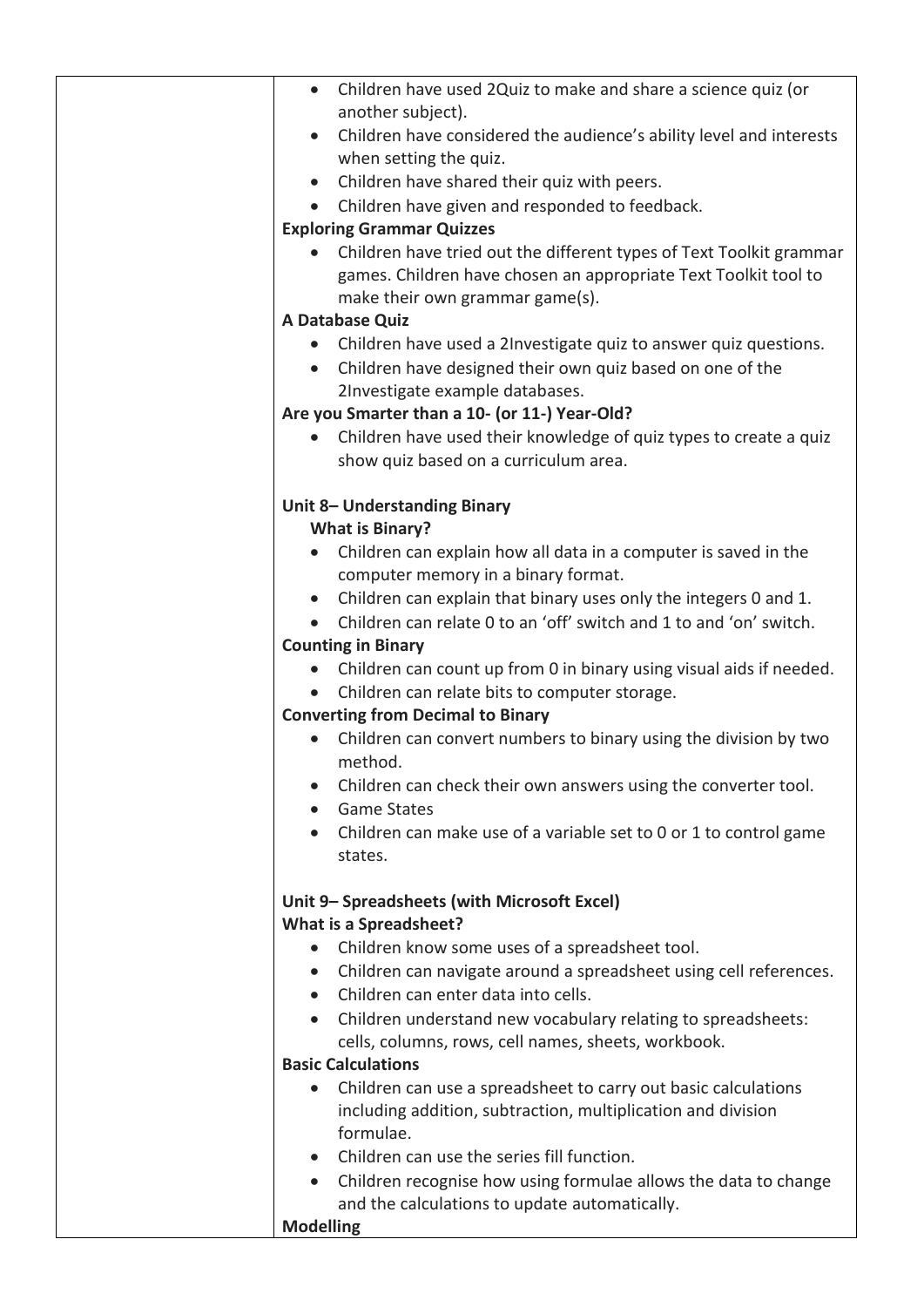| • Children can use a spreadsheet to model a situation.                        |
|-------------------------------------------------------------------------------|
| Children can use a spreadsheet to solve a problem.<br>$\bullet$               |
| Children can use the SUM function<br>$\bullet$                                |
| <b>Organising Data</b>                                                        |
| Children can use a variety of methods including flash fill, convert           |
| text to tables and splitting cells for organising and presenting their        |
| data in a spreadsheet.                                                        |
| • Children know what is meant by a delimiter.                                 |
| • Children understand how to sort data.                                       |
| <b>Advanced Formulae and Big Data</b>                                         |
| • Children know how to incorporate formulae for percentages,                  |
| averages, max and min into their spreadsheets.                                |
| • Children gain familiarity with range notation in Excel.                     |
| Children know some shortcuts that help to make data meaningful.<br>$\bullet$  |
| Children begin to develop a critical eye when it comes to the<br>$\bullet$    |
| conclusions that can be made from data.                                       |
| <b>Charts and Graphics</b>                                                    |
| Children know that there are ways to represent their data<br>$\bullet$        |
| graphically and that Excel can make these calculations for them.              |
| Children gain an understanding of how a graphical representation<br>$\bullet$ |
| can make data easier to interpret.                                            |
| Children make a chart using Excel recommendations.<br>$\bullet$               |
| Children illustrate their data using sparklines and data bars.                |
| Using a Spreadsheet to Plan a Cake Sale                                       |
| Children can understand how a spreadsheet can be used to plan an<br>$\bullet$ |
| event.                                                                        |
| Children understand the advantages of using formulae when data                |
| is subject to change                                                          |
| Children have modelled a real-life situation using a spreadsheet.             |
| <b>Using a Spreadsheet to Solve Problems</b>                                  |
| • To apply all new spreadsheet skills to solving problems and                 |
| presenting data.                                                              |
| To explore printing Excel sheets.                                             |
|                                                                               |

## **Creative Curriculum**

We deliver the following subjects through whole school topics and they are collectively referred to as the Creative Curriculum: Art and Design, Design Technology, Geography, History and Music. Each term the whole school follow a topic theme incorporating many curriculum areas with a particular focus on one of the Creative Curriculum subjects. (See Creative Curriculum Two Year Cycle).

| rocus on one or the creative curriculum subjects.    | <u>JCC CICQUVC CUITICUIUIII TWO TCUI CVCICI.</u>        |
|------------------------------------------------------|---------------------------------------------------------|
| Summer 1: Sport and Leisure/ Team                    | <b>Summer 1: Our Wonderful World</b>                    |
| <b>Work</b>                                          |                                                         |
| Main focus: Music -composing and performing          | Main focus: Art and Design - Depicting our              |
| as an ensemble on the theme of the topic.            | world- scale and perspective                            |
| play and perform in solo and ensemble<br>$\bullet$   | begin to develop an awareness of                        |
| contexts, using their voices and playing             | composition, scale and proportion in their              |
| musical instruments with increasing                  | work                                                    |
| accuracy, fluency, control and expression            | use simple perspective in their work using<br>$\bullet$ |
| improvise and compose music for a range<br>$\bullet$ | a single focal point and horizon                        |
| of purposes using the inter-related                  | use techniques, colours, tones and effects<br>$\bullet$ |
| dimensions of music                                  | in an appropriate way to represent things               |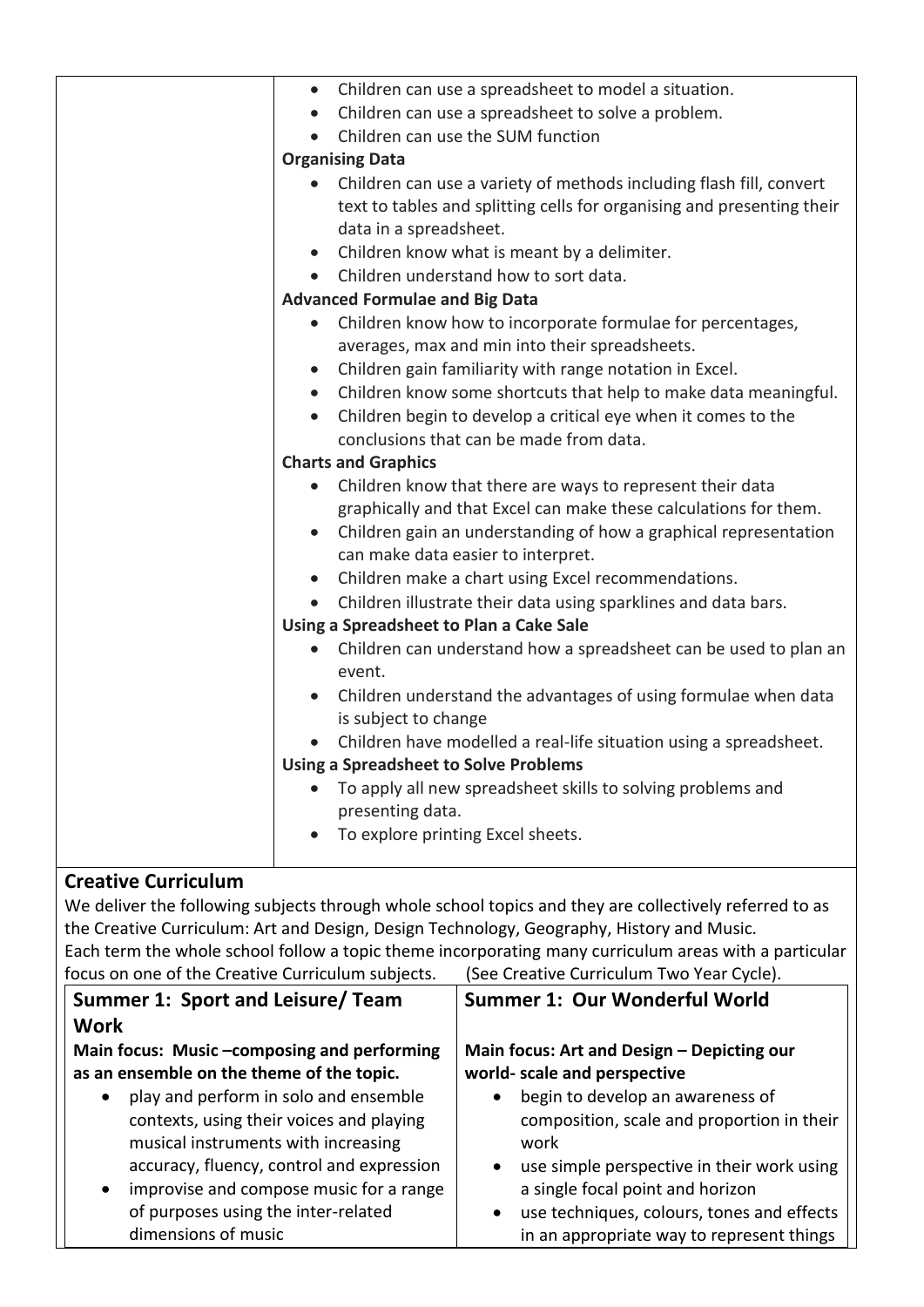| listen with attention to detail and recall<br>$\bullet$<br>sounds with increasing aural memory<br>use and understand staff and other<br>$\bullet$<br>musical notations<br>appreciate and understand a wide range<br>$\bullet$<br>of high-quality live and recorded music<br>drawn from different traditions and from<br>great composers and musicians<br>begin to develop an understanding of the<br>history of music<br>Summer 2: Beside the seaside                                                                                                                                                                                                                                                                                                                                                                                                                                                                                                                                                                                                                                                   |                                                                            | seen - brushstrokes following the<br>direction of the grass, stippling to paint<br>sand, watercolour bleeds to show clouds<br>select ideas based on first hand<br>observations, experience or imagination<br>and develop these through sketching<br>describe the work and ideas of various<br>artists, architects and designers, using<br>appropriate vocabulary and referring to<br>historical and cultural contexts<br><b>Summer 2: Food Glorious Food</b>                                                                                                                                                                                                                                                                                                                                                                                                               |
|---------------------------------------------------------------------------------------------------------------------------------------------------------------------------------------------------------------------------------------------------------------------------------------------------------------------------------------------------------------------------------------------------------------------------------------------------------------------------------------------------------------------------------------------------------------------------------------------------------------------------------------------------------------------------------------------------------------------------------------------------------------------------------------------------------------------------------------------------------------------------------------------------------------------------------------------------------------------------------------------------------------------------------------------------------------------------------------------------------|----------------------------------------------------------------------------|----------------------------------------------------------------------------------------------------------------------------------------------------------------------------------------------------------------------------------------------------------------------------------------------------------------------------------------------------------------------------------------------------------------------------------------------------------------------------------------------------------------------------------------------------------------------------------------------------------------------------------------------------------------------------------------------------------------------------------------------------------------------------------------------------------------------------------------------------------------------------|
| Main focus: Design Technology - exploring and<br>making beach shoes<br>explore the structure of footwear by<br>disassembling and assembling existing<br>products<br>generate, develop, model and<br>communicate his/her ideas through<br>discussion, annotated sketches, cross-<br>sectional and exploded diagrams,<br>prototypes, pattern pieces<br>apply his/her knowledge of materials and<br>techniques to refine and rework his/her<br>product to improve its functional<br>properties and aesthetic qualities<br>use technical knowledge accurate skills to<br>problem solve during the making process<br>begin to use his/her knowledge of designs<br>to further explain the effectiveness of<br>existing products and products he/she<br>have made<br>use a wide range of methods to<br>strengthen, stiffen and reinforce complex<br>structures and can use them accurately<br>and appropriately<br>research famous designers and inventors<br>to inform the design of his/her own<br>innovative products.<br><b>Secondary Focus: History / Geography</b><br>Project extending some of the work |                                                                            | Main focus: Music -composing and performing<br>as an ensemble on the theme of the topic.<br>play and perform in solo and ensemble<br>contexts, using their voices and playing<br>musical instruments with increasing<br>accuracy, fluency, control and expression<br>improvise and compose music for a range<br>of purposes using the inter-related<br>dimensions of music<br>listen with attention to detail and recall<br>sounds with increasing aural memory<br>use and understand staff and other<br>musical notations<br>appreciate and understand a wide range<br>of high-quality live and recorded music<br>drawn from different traditions and from<br>great composers and musicians<br>begin to develop an understanding of the<br>history of music<br><b>Secondary Focus: History / Geography</b><br>Project extending some of the work<br>taught over the year. |
| taught over the year.                                                                                                                                                                                                                                                                                                                                                                                                                                                                                                                                                                                                                                                                                                                                                                                                                                                                                                                                                                                                                                                                                   |                                                                            |                                                                                                                                                                                                                                                                                                                                                                                                                                                                                                                                                                                                                                                                                                                                                                                                                                                                            |
| <b>Physical Education</b>                                                                                                                                                                                                                                                                                                                                                                                                                                                                                                                                                                                                                                                                                                                                                                                                                                                                                                                                                                                                                                                                               | <b>Dance</b><br>execute jitterbug actions<br>demonstrate unison as a group | move with a range dynamics to express different emotions<br>develop relationships - leading and following<br>demonstrate and create shapes representing unity                                                                                                                                                                                                                                                                                                                                                                                                                                                                                                                                                                                                                                                                                                              |